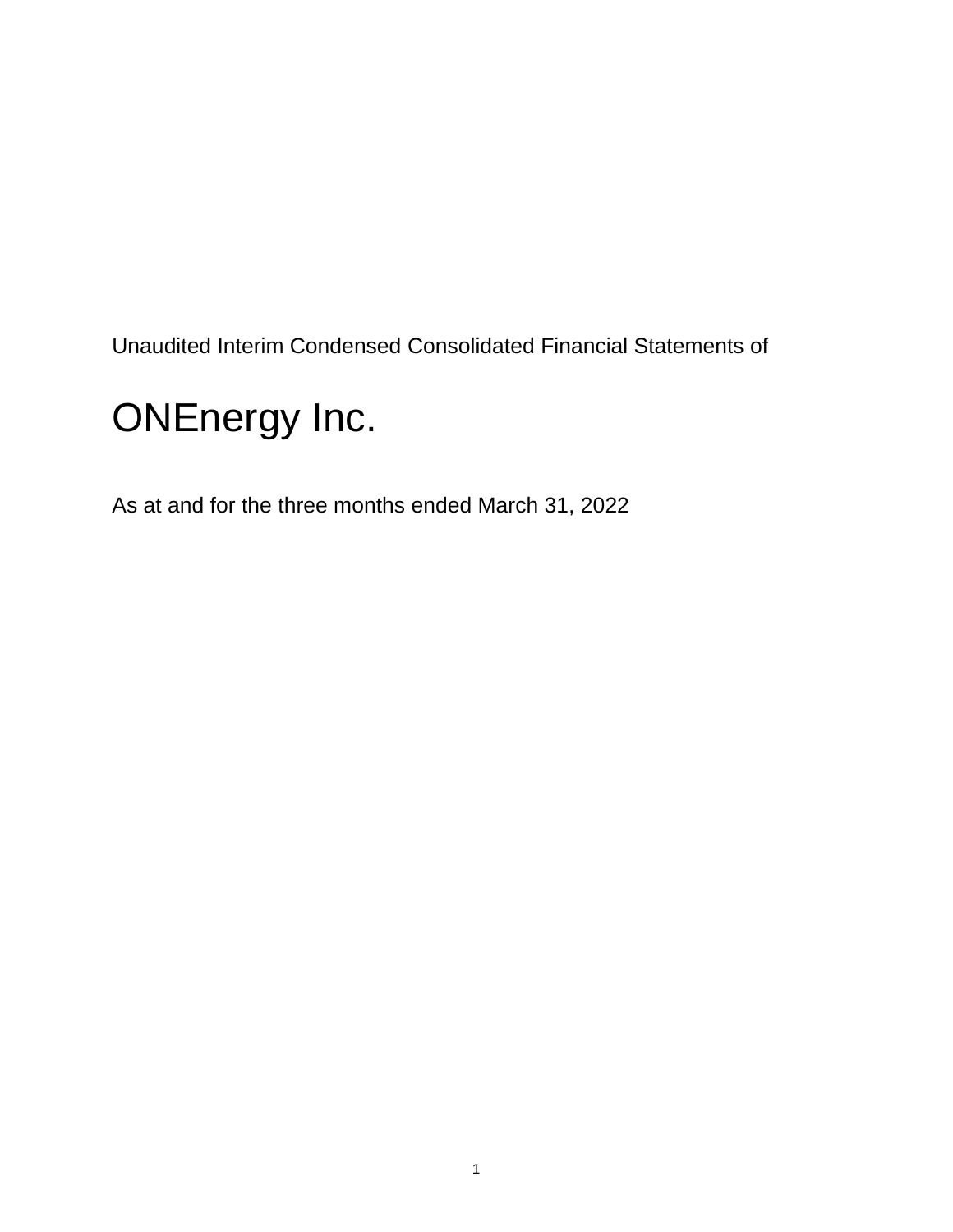#### **Notice of No Audit or Review of Interim Financial Statements**

Under National Instrument 51-102, Part 4, subsection 4.3(3)(a), if an auditor has not performed a review of the interim financial statements, they must be accompanied by a notice indicating that the financial statements have not been reviewed by an auditor.

The accompanying interim condensed consolidated financial statements of ONEnergy Inc. (the "Company") have been prepared by and are the responsibility of the Company's management and have been approved by the Company's Board of Directors. The Company's independent auditor has not performed a review of these financial statements in accordance with standards established by the Chartered Professional Accountants of Canada for a review of interim financial statements by an entity's auditor.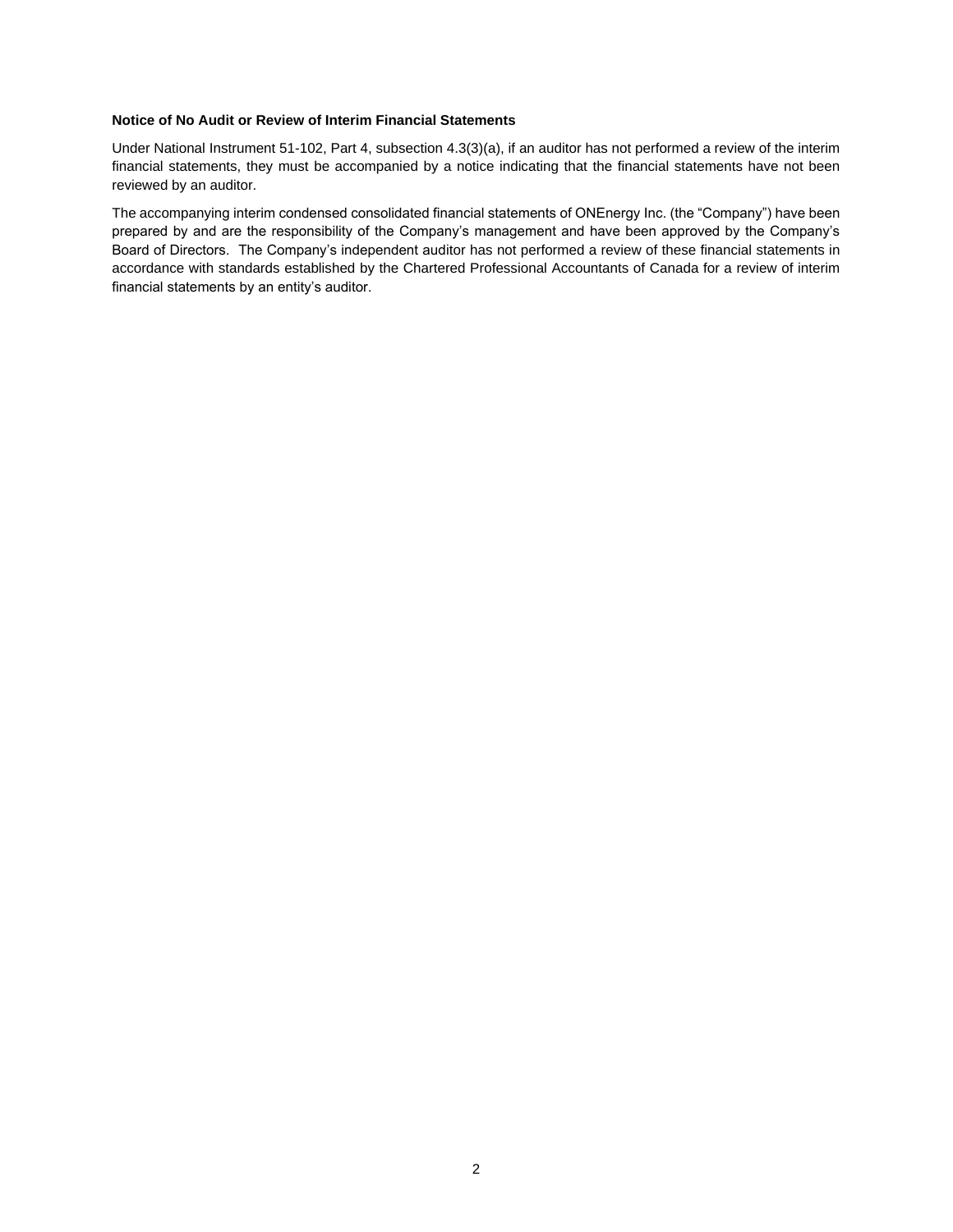### **Interim Condensed Consolidated Statements of Financial Position**

(Unaudited, in thousands of Canadian dollars)

| As at                                                                  | <b>Note</b> | March 31,<br>2022 | December 31,<br>2021 |
|------------------------------------------------------------------------|-------------|-------------------|----------------------|
| <b>Assets</b>                                                          |             |                   |                      |
| <b>Current assets</b>                                                  |             |                   |                      |
| Cash                                                                   |             | \$<br>51          | \$<br>33             |
| Other receivables                                                      |             | 7                 | 6                    |
| Prepaid expenses and deposits                                          |             | 50                | 28                   |
| <b>Total assets</b>                                                    |             | \$<br>108         | \$<br>67             |
| Liabilities and Shareholders' Deficiency<br><b>Current liabilities</b> |             |                   |                      |
| Accounts payable and accrued liabilities                               |             | \$<br>2,203       | \$<br>2,411          |
| Advances from Cricket Energy Holdings Inc.                             | 5           | 208               | 208                  |
| Promissory notes payable                                               | 6           | 5,641             | 5,290                |
| Note payable to C Wave Power & Gas Inc.                                | 7           | 937               | 947                  |
|                                                                        |             |                   | 8,856                |
| Non-current liabilities                                                |             | 8,989             |                      |
| CEBA term loan                                                         | 8           | 48                | 47                   |
|                                                                        |             | 9,037             | 8,903                |
| Shareholders' deficiency                                               |             |                   |                      |
| Share capital                                                          | 9           | 39,236            | 39,236               |
| Contributed surplus                                                    |             | 1,434             | 1,434                |
| Deficit                                                                |             | (49,599)          | (49, 506)            |
|                                                                        |             | (8,929)           | (8,836)              |
| Total liabilities and shareholders' deficiency                         |             | \$<br>108         | \$<br>67             |

*Commitments and contingencies (note 13)*

*Going concern (note 1)*

The accompanying notes are an integral part of the interim condensed consolidated financial statements.

Approved by the Board of Directors:

(Signed) – *Stephen J.J. Letwin* (Signed) – *Lawrence Silber*\_\_\_\_\_\_\_\_ Director **Director** Director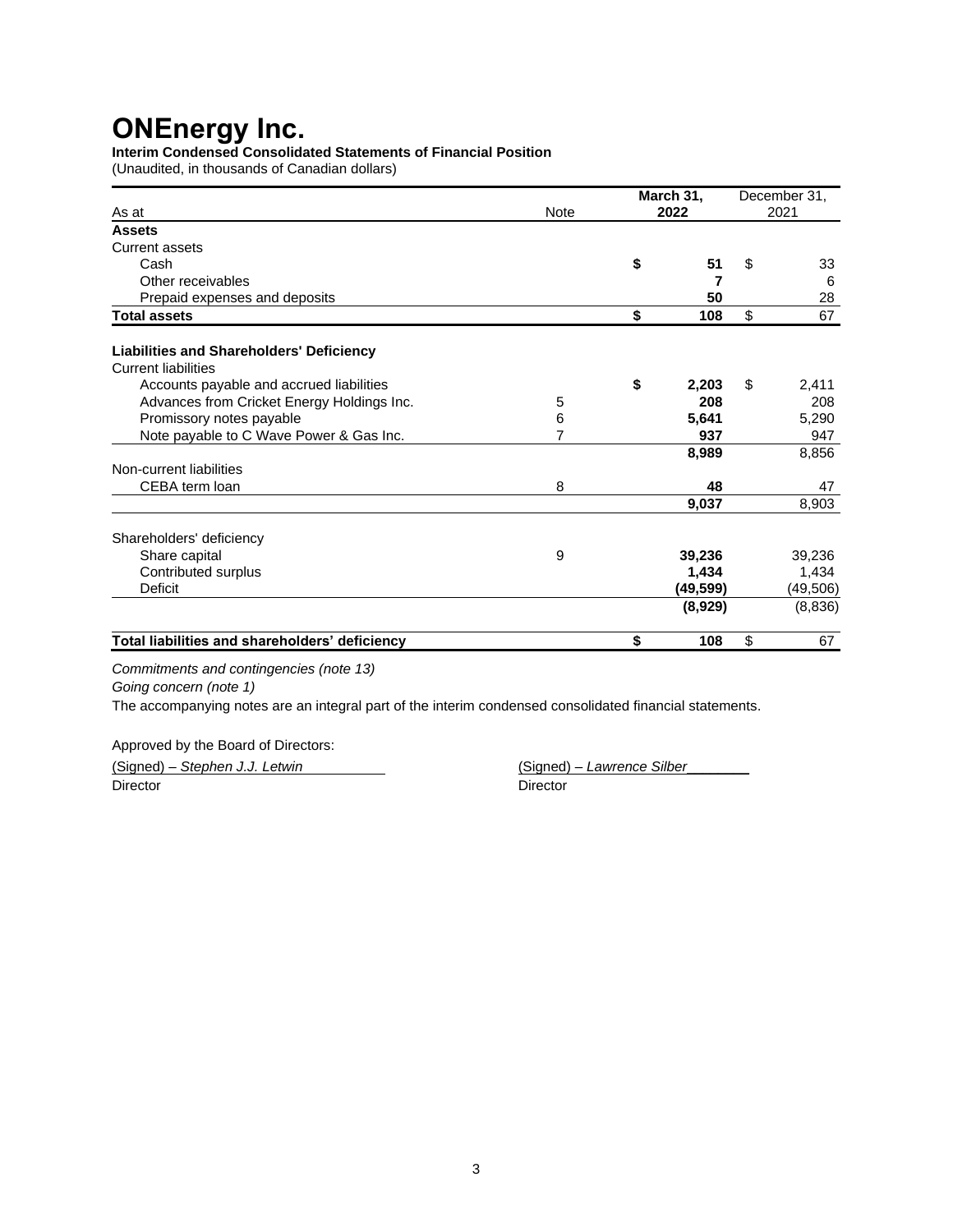**Interim Condensed Consolidated Statements of Loss and Comprehensive Loss** (Unaudited, in thousands of Canadian dollars, except per share amounts)

| Three month periods ended March 31                  | <b>Note</b> | 2022         | 2021         |
|-----------------------------------------------------|-------------|--------------|--------------|
| Expenses                                            |             |              |              |
| General and administrative                          | 10          | 194          | 286          |
|                                                     |             | 194          | 286          |
| Loss before the undernoted                          |             | (194)        | (286)        |
| Other gains (expenses)                              |             |              |              |
| Finance cost                                        |             | (123)        | (111)        |
| Foreign exchange gain                               |             | 15           | 13           |
| Net gain on derecognition of assets and liabilities | 4           | 209          |              |
|                                                     |             | 101          | (98)         |
| <b>Total loss and comprehensive loss</b>            |             | \$<br>(93)   | \$<br>(384)  |
| <b>Total loss per share</b>                         |             |              |              |
| Basic and diluted                                   | 9           | \$<br>(0.01) | \$<br>(0.02) |
| Weighted average number of shares outstanding       |             |              |              |
| Basic and diluted (in thousands)                    | 9           | 23,975       | 23,975       |

The accompanying notes are an integral part of the interim condensed consolidated financial statements.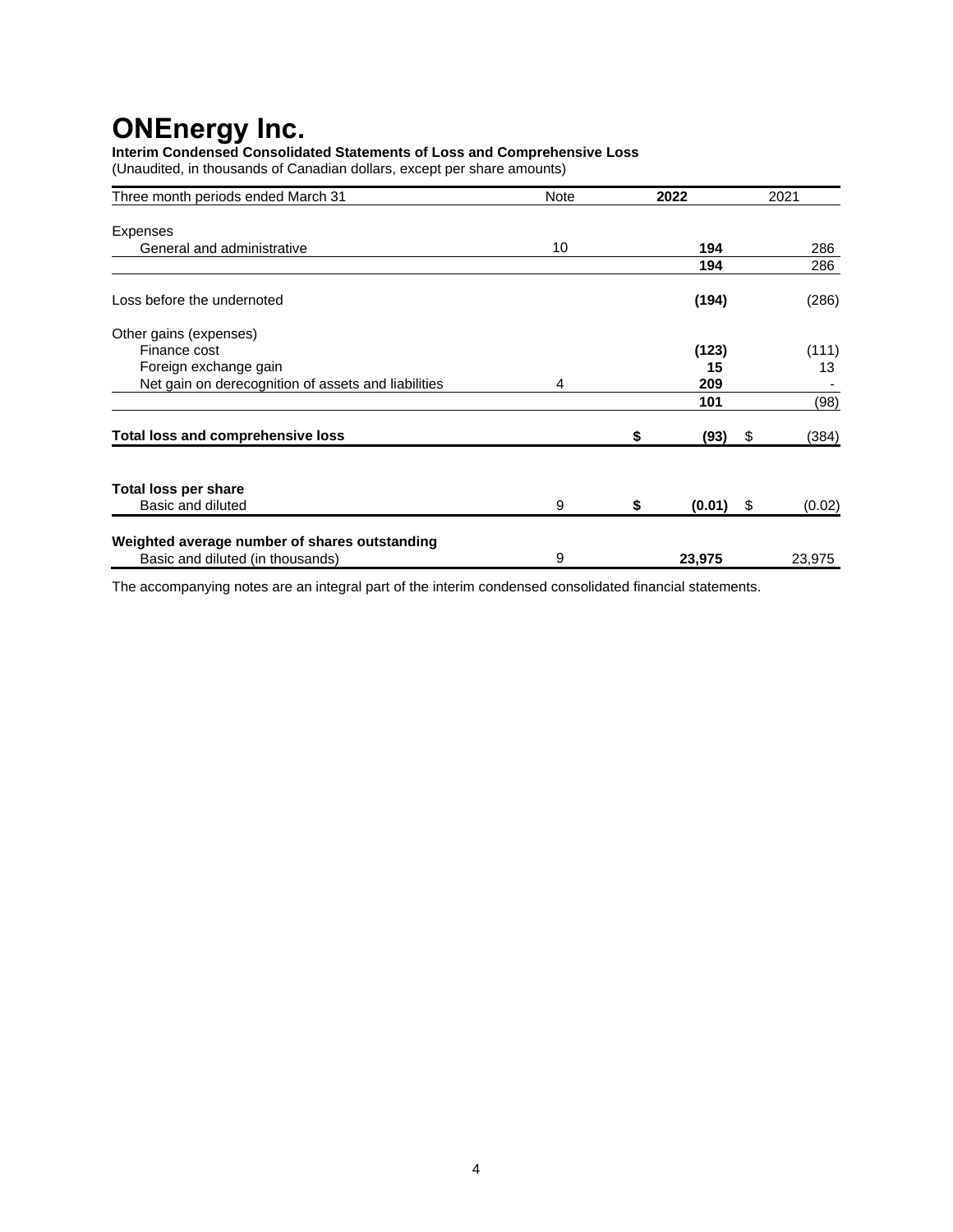**Interim Condensed Consolidated Statements of Changes in Shareholders' Deficiency** (Unaudited, in thousands of Canadian dollars)

|                               | Share capital (note 9) |              |                |                        |                             |
|-------------------------------|------------------------|--------------|----------------|------------------------|-----------------------------|
|                               | <b>Shares</b>          | Amount       | Deficit        | Contributed<br>surplus | Shareholders'<br>deficiency |
| Balance as at January 1, 2021 | 23.975                 | \$<br>39.236 | \$<br>(48,045) | \$<br>1,434            | \$<br>(7, 375)              |
| Total loss for the period     | -                      |              | (384)          |                        | (384)                       |
| Balance as at March 31, 2021  | 23.975                 | \$<br>39.236 | \$<br>(48,429) | \$<br>1,434            | \$<br>(7,759)               |
| Balance as at January 1, 2022 | 23.975                 | \$<br>39.236 | \$<br>(49,506) | \$<br>1.434            | \$<br>(8,836)               |
| Total loss for the period     |                        |              | (93)           |                        | (93)                        |
| Balance as at March 31, 2022  | 23.975                 | \$<br>39.236 | \$<br>(49,599) | \$<br>1,434            | \$<br>(8,929)               |

The accompanying notes are an integral part of the interim condensed consolidated financial statements.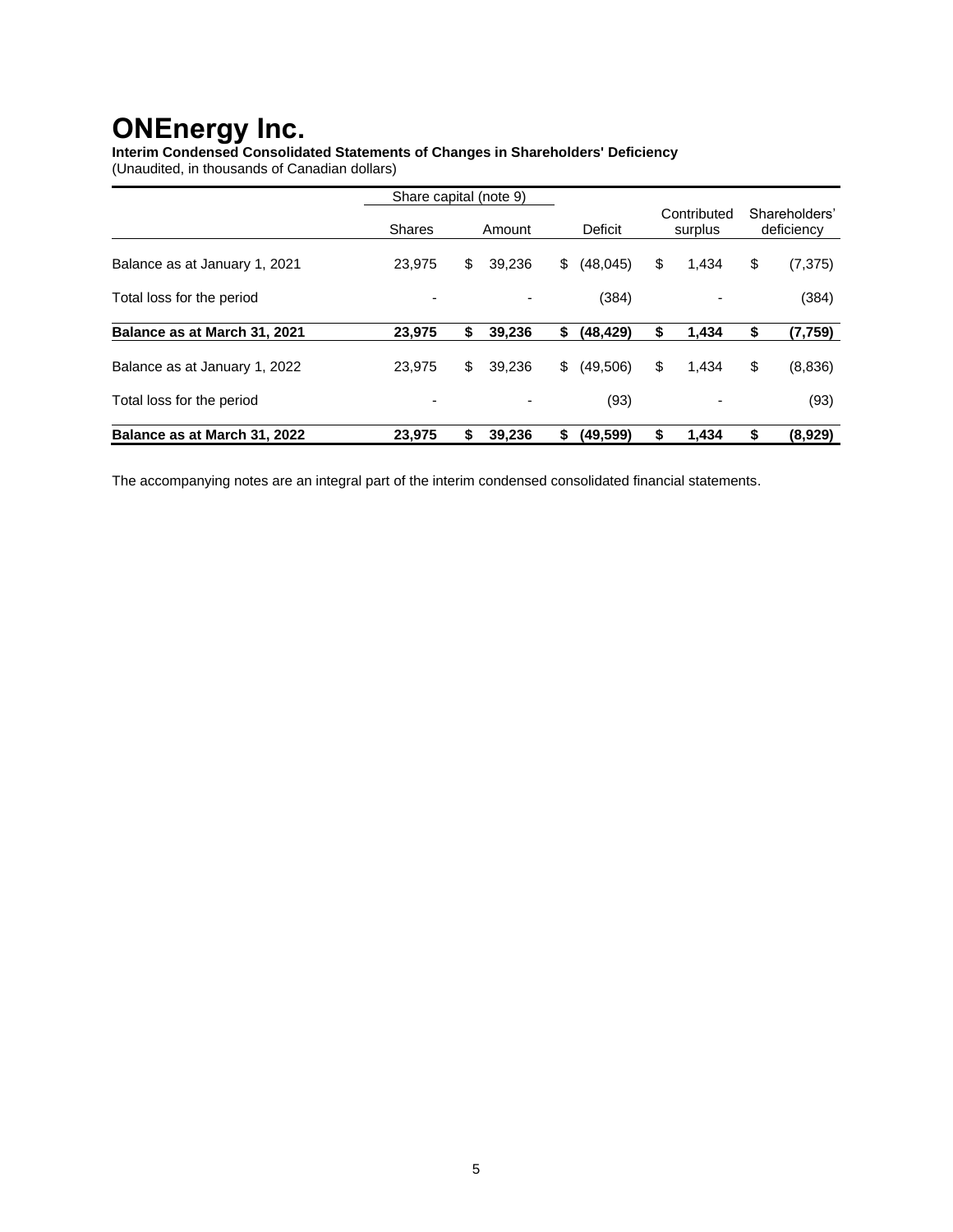### **Interim Condensed Consolidated Statements of Cash Flows**

(Unaudited, in thousands of Canadian dollars)

| Three month periods ended March 31                  | <b>Note</b> | 2022       |    | 2021  |
|-----------------------------------------------------|-------------|------------|----|-------|
| Cash flows from the following:                      |             |            |    |       |
| <b>Operating activities</b>                         |             |            |    |       |
| Total loss                                          |             | \$<br>(93) | S  | (384) |
| Items not affecting cash                            |             |            |    |       |
| Unrealized foreign exchange gain                    |             | (15)       |    | (12)  |
| Finance costs                                       |             | 123        |    | 111   |
| Net gain on derecognition of assets and liabilities |             | (209)      |    |       |
| Change in non-cash operating assets and liabilities | 11          | (22)       |    | 91    |
| Cash used in operating activities                   |             | (216)      |    | (194) |
| <b>Investing activities</b>                         |             |            |    |       |
| Decrease in lease receivable                        |             |            |    | 21    |
| Cash provided by investing activities               |             |            |    | 21    |
| <b>Financing activities</b>                         |             |            |    |       |
| Finance costs paid                                  |             | (1)        |    |       |
| Proceeds from promissory notes payable              |             | 235        |    | 150   |
| Repayment of lease liability                        |             |            |    | (29)  |
| Cash provided by financing activities               |             | 234        |    | 121   |
| Increase (decrease) in cash                         |             | 18         |    | (52)  |
| Cash and cash equivalents, beginning of period      |             | 33         |    | 114   |
| Cash and cash equivalents, end of period            |             | \$<br>51   | \$ | 62    |

The accompanying notes are an integral part of the interim condensed consolidated financial statements.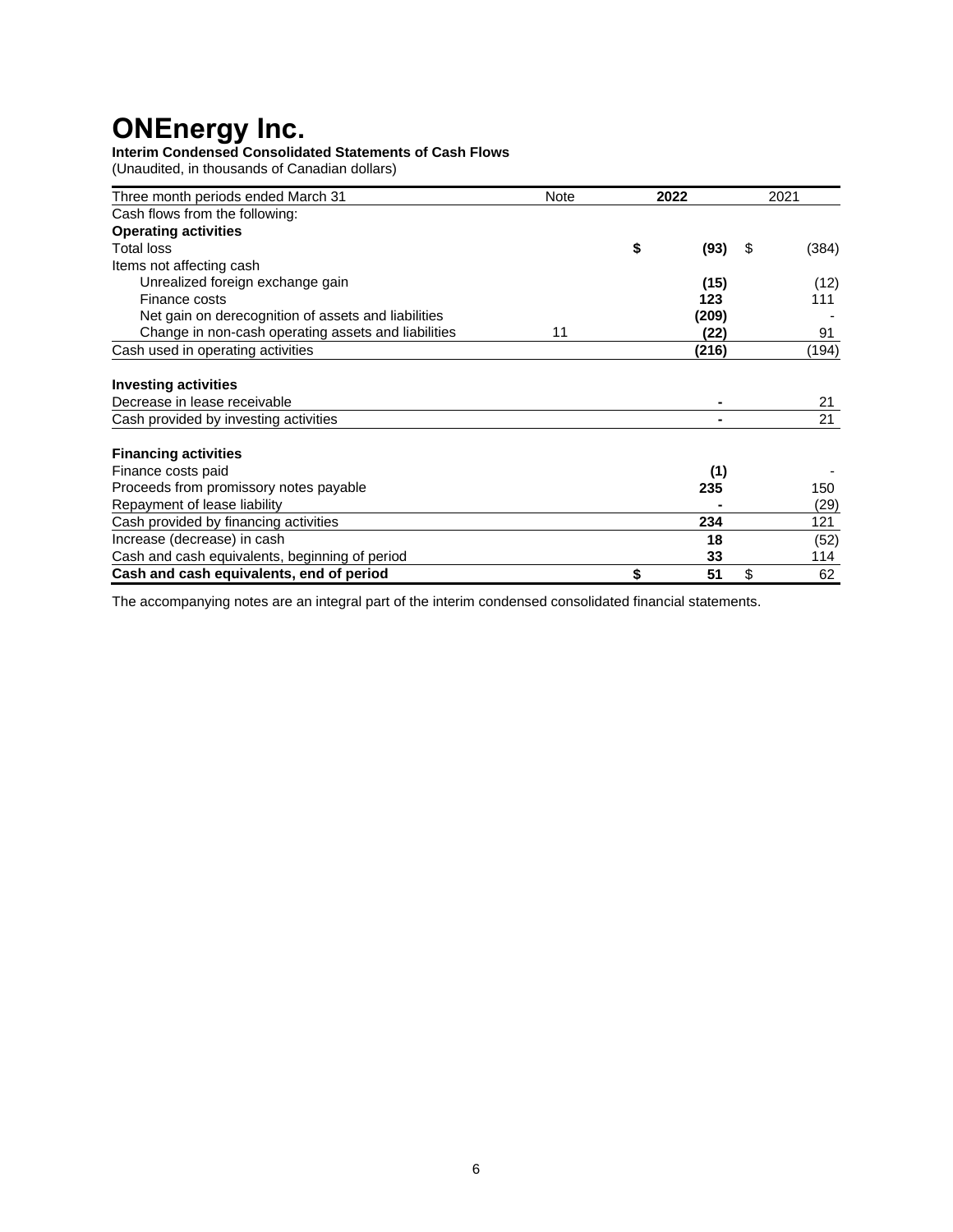**Notes to the interim condensed consolidated financial statements**  (Unaudited, in thousands of Canadian dollars, except per share amounts) For the three months ended March 31, 2022

#### **1. Nature of operations**

Look Communications Inc. ("Look") was formed on October 31, 1999 under the *Canada Business Corporations Act* ("CBCA"). On July 8, 2013, pursuant to articles of amendment, Look changed its name to ONEnergy Inc. ("ONEnergy"). On July 9, 2013, ONEnergy completed a change-of-business transaction and a concurrent private placement. On August 4, 2015, the Company continued under the *Business Corporations Act* (Ontario) ("OBCA") and discontinued under the CBCA.

The unaudited interim condensed consolidated financial statements are comprised of ONEnergy and its wholly owned subsidiaries which include:

- (a) Sunwave Gas & Power Inc. ("Gas & Power");
- (b) 0867893 B.C. Ltd. ("PVL");
- (c) ONEnergy USA Holdings Inc.;
- (d) 2594834 Ontario Inc.; and
- (e) 10927040 Canada Inc.

References to the Company and/or its various subsidiaries include ONEnergy, Gas & Power and PVL. The Company is domiciled in Canada and the address of its registered office is 401 Bay Street, Suite 2410, Toronto, Ontario, Canada M5H 2Y4.

The Company is currently pursuing potential business opportunities but has not entered into any agreements.

ONEnergy is a Canadian publicly listed company trading on the NEX Board ("NEX") of the TSX Venture Exchange (the "Exchange"), under the symbol OEG.H.

These unaudited interim condensed consolidated financial statements were approved for issue by the Board of Directors on May 27, 2022.

#### **Basis of presentation and going concern**

The notes presented in these unaudited interim condensed consolidated financial statements include only significant events and transactions and do not include all required disclosures as required under IFRS as issued by the IASB. The unaudited interim condensed consolidated financial statements should be read in conjunction with the Company's audited consolidated financial statements for the year ended December 31, 2021.

The unaudited interim condensed consolidated financial statements are presented in Canadian dollars, the functional currency of the Company, and all values are rounded to the nearest thousand, except per share amounts.

The unaudited interim condensed consolidated financial statements are prepared on a going concern basis, which assumes that the Company will be able to realize its assets and discharge its liabilities and commitments in the normal course of operations. The unaudited interim condensed consolidated financial statements do not include any adjustments to the amounts and classification of assets and liabilities that would be necessary should the Company be unable to continue as a going concern.

As at March 31, 2022, the Company has an accumulated deficit of \$49,599 (December 31, 2021 - \$49,506), including a total loss of \$93 for the three months ended March 31, 2022 (total loss of \$384 for the three months ended March 31, 2021). ONEnergy will need to raise cash and/or monetize assets, and/or reduce its outstanding commitments in order to meet the needs of its existing operations and commitments. Whether and when the Company can achieve the above is uncertain. As a result, there is material uncertainty related to events or conditions that may cast significant doubt on the Company's ability to continue as a going concern.

There can be no assurance that the Company will have sufficient capital to fund its ongoing operations without future financing. If adequate funds are not available or the Company is unable to find and develop profitable business opportunities, the Company may have to substantially reduce or eliminate planned expenditures and seek additional financing from shareholders or lenders. If the Company is unable to obtain additional financing when and if required, the Company may be unable to continue operations.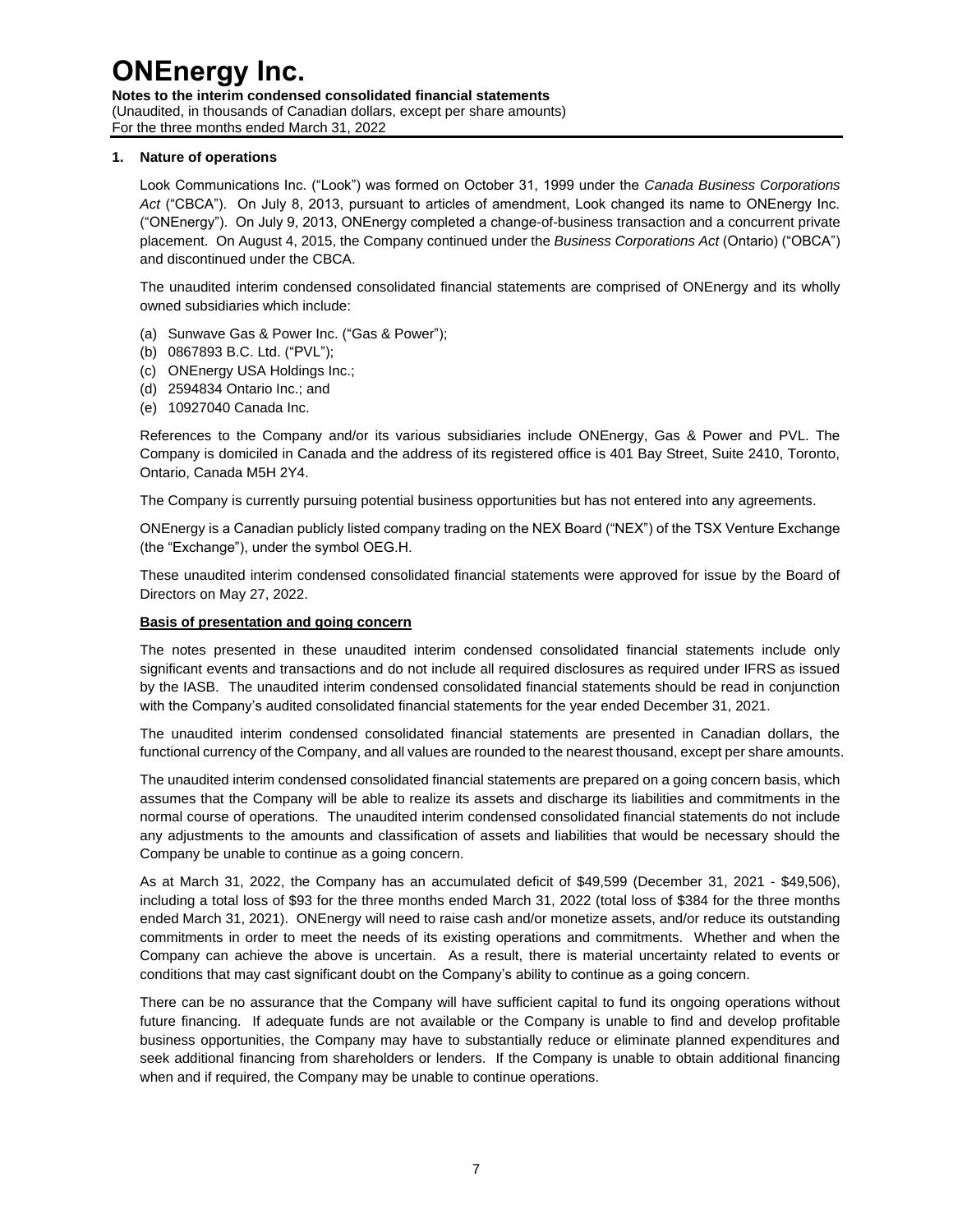**Notes to the interim condensed consolidated financial statements**  (Unaudited, in thousands of Canadian dollars, except per share amounts) For the three months ended March 31, 2022

#### **2. Summary of significant accounting policies**

#### Statement of compliance

These unaudited interim condensed consolidated financial statements have been prepared in accordance with International Accounting Standard 34, *Interim Financial Reporting* ("IAS 34"), as issued by the International Accounting Standards Board ("IASB"). Accordingly, certain disclosures normally included in annual financial statements prepared in accordance with International Financial Reporting Standards ("IFRS") have been omitted or condensed. Unless otherwise disclosed, the accounting policies and methods of their application followed in the preparation of these unaudited interim condensed consolidated financial statements are consistent with those used in the audited consolidated financial statements for the year ended December 31, 2021.

#### Principles of consolidation

The unaudited interim condensed consolidated financial statements include the accounts of the Company and all of its wholly-owned subsidiaries for which it has the power to govern the financial and operating policies. All material inter-company balances and transactions are eliminated.

#### **3. Significant accounting judgments, estimates and assumptions**

There have been no material revisions to the nature and amount of changes in estimates of amounts reported in the audited consolidated financial statements for the year ended December 31, 2021.

#### **4. Gas & Power bankruptcy**

On February 23, 2022, Gas & Power filed an assignment into bankruptcy pursuant to the Bankruptcy and Insolvency Act ("BIA"). A. Farber & Partners Inc. ("Farber") was appointed trustee of the bankruptcy estate. On March 15, 2022, Farber held the first meeting of creditors and indicated the nominal assets in the bankruptcy estate would be applied against trustee fees leaving no amounts available for distribution to the creditors. There were no dissenting creditors at the meeting. On April 22, 2022, Gas & Power filed a petition under chapter 15 of title 11 of the United States Code to have the assignment into bankruptcy in Canada recognized in the United States. Accordingly, during the first quarter 2022, Gas & Power recognized a net gain of \$209 on the derecognition of its assets and liabilities, except for the note payable (the "C Wave Note") due to C Wave Power & Gas Inc. ("C Wave") (see note 7 for additional information).

#### **5. Advances from Cricket Energy Holdings Inc.**

The advances from Cricket Energy Holdings Inc. are unsecured, non-interest bearing and due on demand.

#### **6. Promissory notes payable**

| As at                    | March 31,<br>2022 |  | December 31,<br>2021 |  |
|--------------------------|-------------------|--|----------------------|--|
| Principal                | 4.545             |  | 4,310                |  |
| Accrued interest payable | 1.096             |  | 980                  |  |
|                          | 5,641             |  | 5,290                |  |

During 2018, the Company entered into agreements to issue \$1,402 of promissory notes (the "Promissory Notes"). The Promissory Notes are unsecured, bear interest at 10% or 12% per annum, matured on April 30, 2019 and are now due on demand. The principal and corresponding interest on \$30 of the Promissory Notes were repaid in August 2018. During 2019, the Company entered into agreements to issue an additional \$2,145 of Promissory Notes, including \$530 of due to related party restructured as promissory notes in October 2019. The Promissory Notes are unsecured, bear interest at 10% or 20% per annum, matured on May 31, 2019 or October 31, 2019 and are now due on demand. The principal and corresponding interest on \$150 of the Promissory Notes were repaid in October 2019. During 2020, the Company entered into agreements to issue an additional \$838 of Promissory Notes. The Promissory Notes are unsecured, bear interest at 10% per annum and matured in January 2021 or March 2021 and are now due on demand. The principal and corresponding interest on \$405 of the Promissory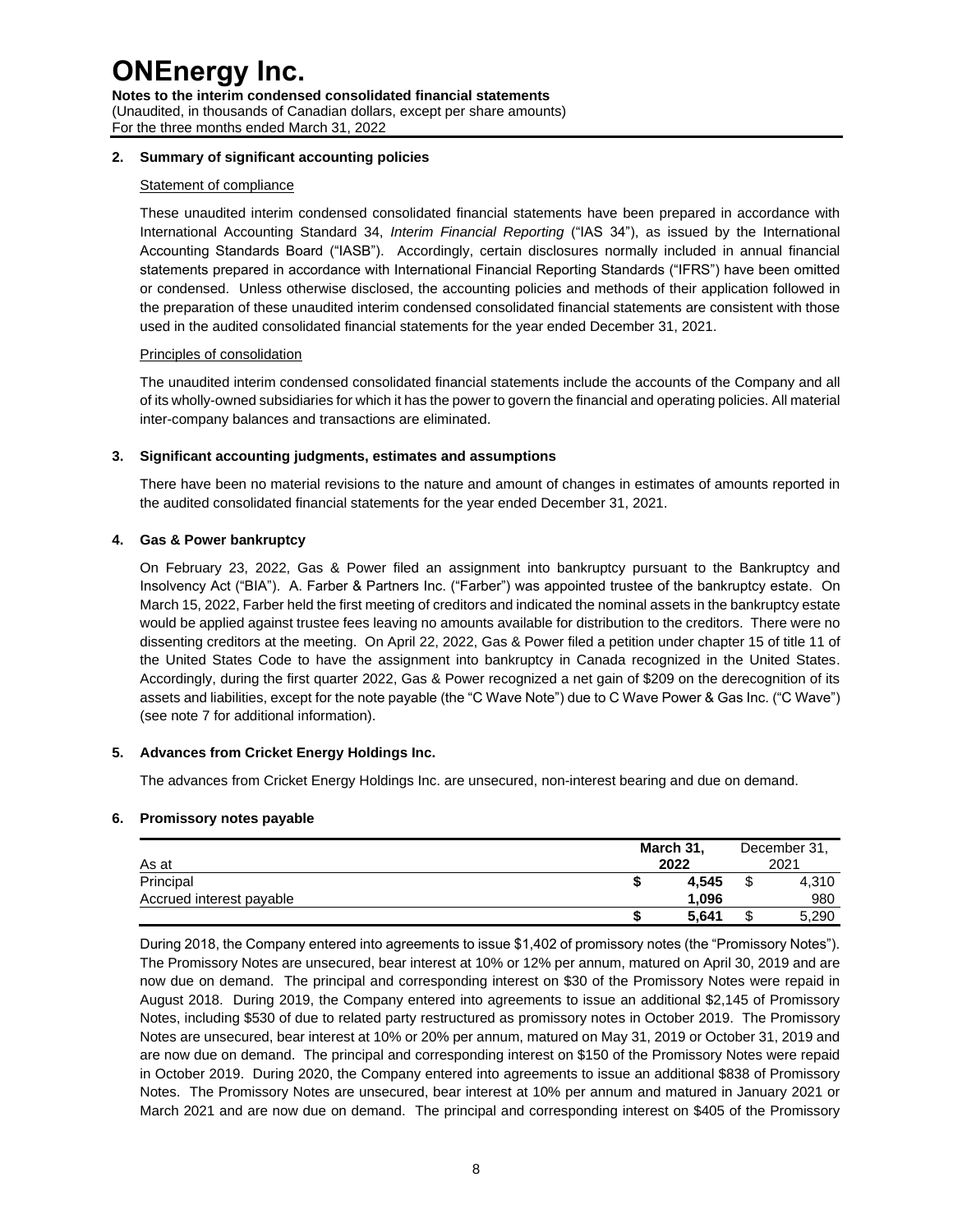**Notes to the interim condensed consolidated financial statements** 

(Unaudited, in thousands of Canadian dollars, except per share amounts) For the three months ended March 31, 2022

Notes were repaid in September 2020. During 2021, the Company entered into agreements to issue an additional \$510 of Promissory Notes to Stephen J.J. Letwin, a shareholder and the Chairman of the Board of Directors (the "Chairman"). The Promissory Notes are unsecured, bear interest at 10% per annum and are due on demand. During the three months ended March 31, 2022, the Company entered into agreements to issue an additional \$235 of Promissory Notes to the Chairman. The Promissory Notes are unsecured, bear interest at 10% per annum and are due on demand. At March 31, 2022, Promissory Notes included \$3,321 (December 31, 2021 – \$3,086) advanced by the Chairman and \$1,000 (December 31, 2021 - \$1,000) advanced by a corporation controlled by Ivan Bos, a shareholder and a director of the Company.

#### **7. Note payable to C Wave Power & Gas Inc.**

| As at                    |  | March 31,<br>2022 |  |     |
|--------------------------|--|-------------------|--|-----|
| Principal                |  | 863               |  | 876 |
| Accrued interest payable |  | 74                |  |     |
|                          |  | 937               |  | 947 |

The C Wave Note was issued by Gas & Power on the sale of the U.S. Gas & Power business to C Wave in 2019. The C Wave Note is unsecured, bears interest at a rate equal to the Applicable Federal Rate, which was 2.72% per annum, matured on January 14, 2020 and is now due on demand. The Applicable Federal Rate is the Internal Revenue Service published rate under the Internal Revenue Code of the United States.

On March 2, 2022, C Wave filed a Motion for Summary Judgment in Lieu of Complaint (the "Motion") with the Supreme Court of the State of New York (the "NY Court") against Gas & Power and ONEnergy (collectively the "Defendants"). The Motion seeks a summary judgment against the Defendants for US\$747, being the principal and interest outstanding as of December 31, 2021, plus additional interest and reasonable costs until the judgment is paid. On April 22, 2022, Gas & Power filed a petition under chapter 15 of title 11 of the United States Code to have the assignment into bankruptcy in Canada recognized in the U.S. On May 10, 2022, the Defendants responded to the Motion with a Cross-Motion seeking dismissal of the Motion against ONEnergy and an opposition of the Motion against Gas & Power. C Wave has until May 27, 2022 to respond to the Defendants' Cross-Motion and opposition.

#### **8. CEBA term loan**

| As at                                           | March 31,<br>2022 | December 31.<br>2021 |  |             |
|-------------------------------------------------|-------------------|----------------------|--|-------------|
| Principal                                       |                   | 60                   |  | 60          |
| Less: unamortized below-market interest benefit |                   | (12)                 |  | (13)        |
|                                                 |                   | 48                   |  | $4^{\circ}$ |

In May 2020, the Company applied for and received a \$40 term loan under the Canada Emergency Business Account (the "CEBA term loan"), which is one of the Canadian government's COVID-19 economic recovery measures. The CEBA term loan is non-interest bearing for the initial term ending on December 31, 2022 (the "Initial Term"). If 75% of the CEBA term loan is repaid by the end of the Initial Term, then the remaining 25% will be forgiven. If the CEBA term loan is not fully repaid by the end of the Initial Term, then the unpaid balance will bear interest at the rate of 5% per annum, payable monthly, and will mature on December 31, 2025. A belowmarket interest benefit on the CEBA term loan of \$13 was recognized as government assistance in May 2020. On December 4, 2020, the Canadian government increased the maximum amount available under the CEBA term loan to \$60 from \$40. The Company applied for and received the additional amount of \$20 on December 21, 2020. A below-market interest benefit on the additional CEBA term loan of \$6 was recognized as government assistance in December 2020. On January 12, 2022, the Canadian government extended the Initial Term to December 31, 2023.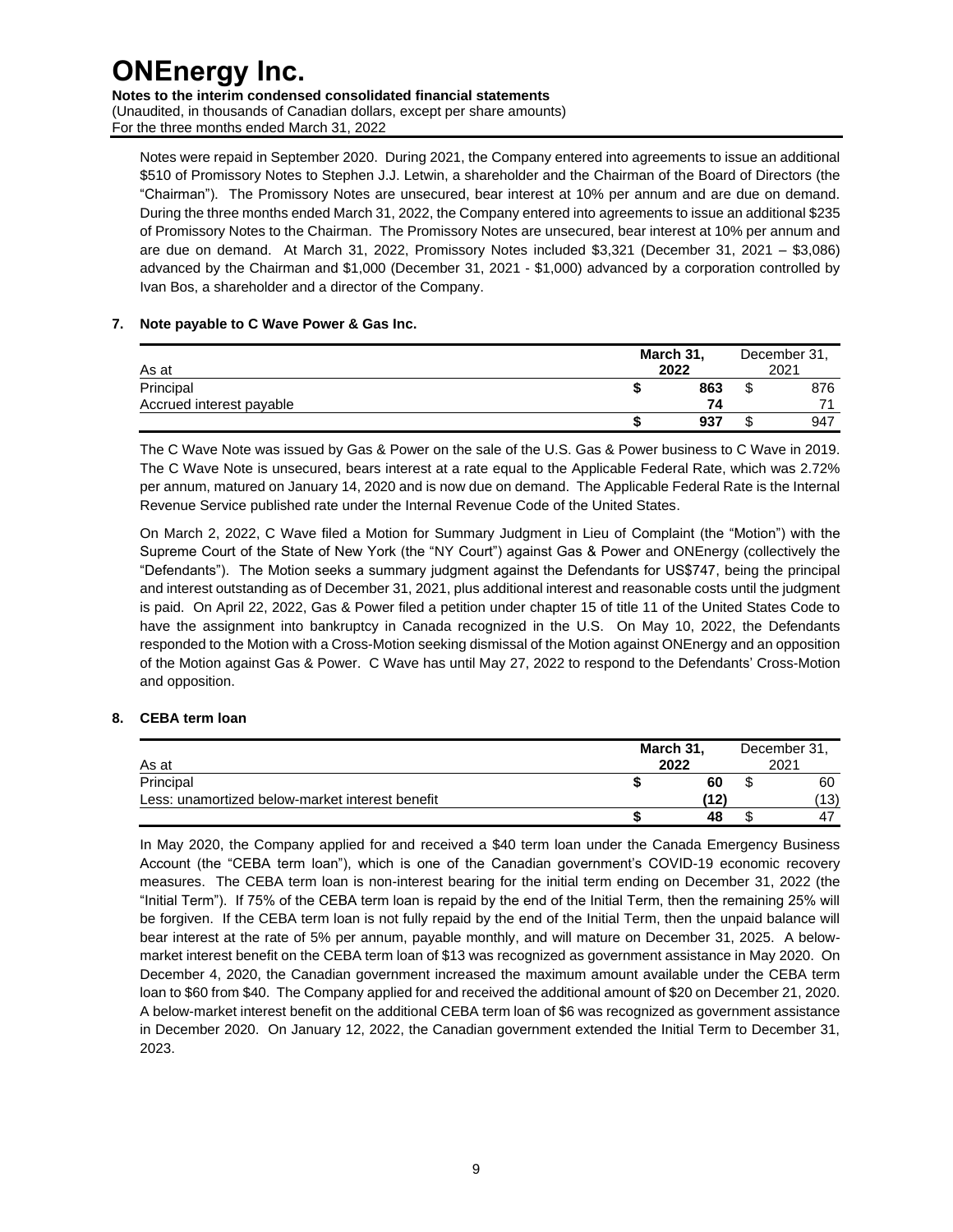**Notes to the interim condensed consolidated financial statements**  (Unaudited, in thousands of Canadian dollars, except per share amounts) For the three months ended March 31, 2022

#### **9. Share capital**

#### **(a) Authorized**

Unlimited Preference Shares – non-voting, issuable in series. The number of shares under each series, designation, privileges, restrictions and conditions attaching thereto to be determined by the Board of Directors prior to issue. No such shares are issued and outstanding.

Unlimited Common Shares - voting, entitled to one vote per share (except at separate meetings of holders of shares of any other class), subject to the rights of holders of any preference shares, entitled to dividends and to the receipt of any distribution of property or assets upon the liquidation, winding-up or other dissolution of the Company.

#### **(b) Issued and outstanding**

| Shares (in thousands)                               | Common Shares |           |
|-----------------------------------------------------|---------------|-----------|
| Balance, as at March 31, 2022 and December 31, 2021 | 23.975        | \$ 39.236 |

#### **(c) Stock option plans**

On July 9, 2013, the Board approved the 2013 Stock Option Plan ("2013 Plan"). Details of the stock options transactions are as follows:

|                                     | Weighted                      |                           |                           |  |
|-------------------------------------|-------------------------------|---------------------------|---------------------------|--|
|                                     | average                       | Number of                 | Weighted                  |  |
|                                     | remaining<br>contractual life | options<br>(in thousands) | average exercise<br>price |  |
| Outstanding as at January 1, 2022   | 1.76                          | 611                       | \$<br>1.26                |  |
| Granted                             |                               |                           |                           |  |
| Forfeited                           |                               |                           |                           |  |
| Outstanding as at March 31, 2022    | 1.52                          | 611                       | 1.26                      |  |
| Exercisable as at December 31, 2021 | 1.76                          | 611                       | 1.26                      |  |
| Exercisable as at March 31, 2022    | 1.52                          | 611                       | 1.26                      |  |

The Company uses the Black-Scholes option pricing model to estimate fair value of options granted. No options were granted during the three months ended March 31, 2022.

#### **(d) Loss per share**

| Three month periods ended March 31                           | 2022 |        |  | 2021   |  |  |
|--------------------------------------------------------------|------|--------|--|--------|--|--|
| Total loss                                                   |      | (93)   |  | (384)  |  |  |
| Weighted average number of shares outstanding (in thousands) |      | 23.975 |  | 23.975 |  |  |
| Basic and diluted loss per share                             |      | (0.01) |  | (0.02) |  |  |

Basic loss per share is calculated by dividing the total loss by the weighted average number of shares outstanding during the period. Outstanding stock options, as at March 31, 2022, of 611 (March 31, 2021 – 626) and Deferred Share Units ("DSUs"), as at March 31, 2022, of 716 (March 31, 2021 – 716) have not been factored into the calculation as they are considered anti-dilutive.

#### **(e) Deferred share unit plan**

The Company awarded no DSUs during the three months ended March 31, 2022 (three months ended March 31,  $2021 - NIL$ ).

DSUs are settled at the option of the holder in (i) cash; (ii) Common Shares in the Company or (iii) a combination of cash and Common Shares in the Company.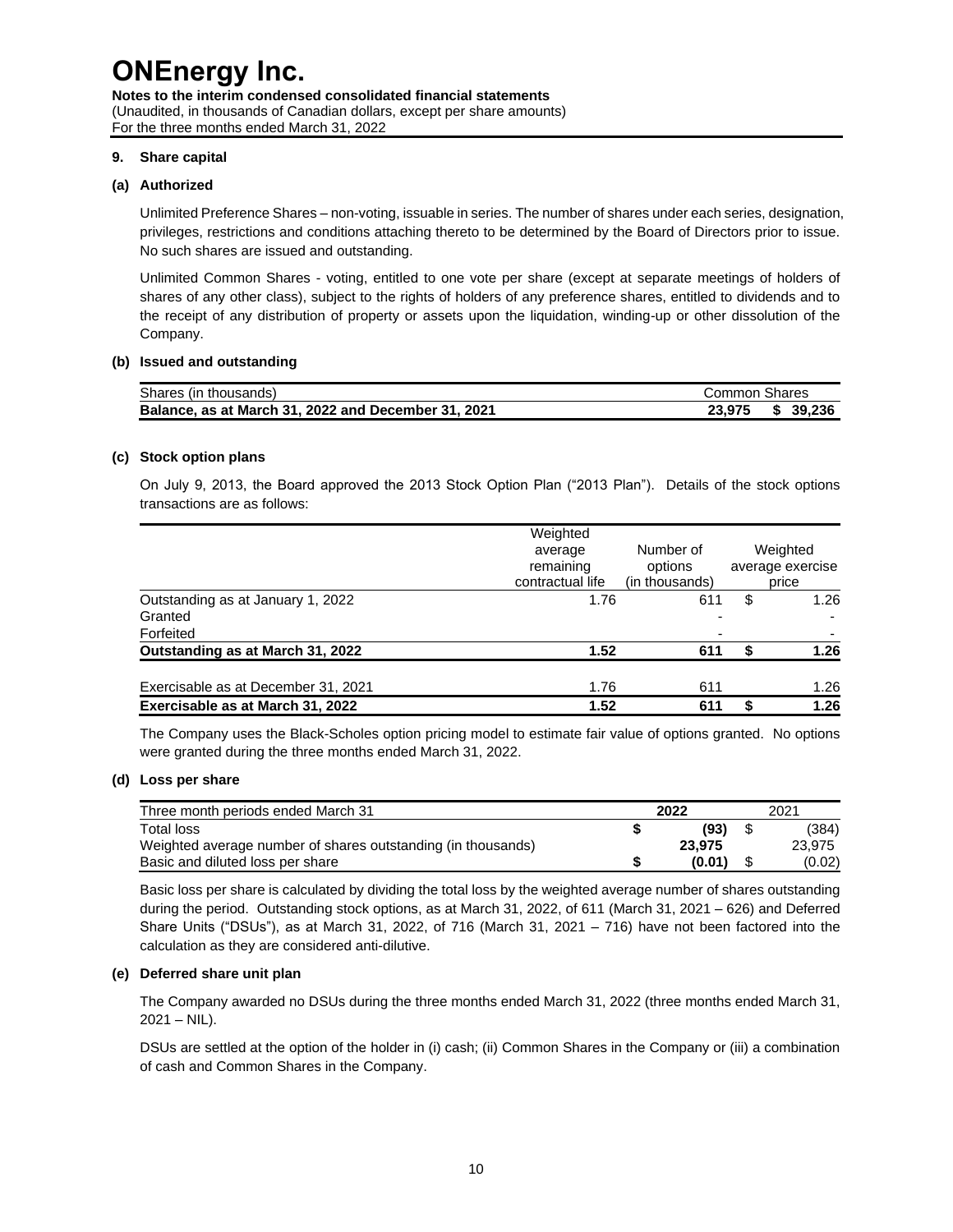**Notes to the interim condensed consolidated financial statements** 

(Unaudited, in thousands of Canadian dollars, except per share amounts) For the three months ended March 31, 2022

|                                   | Deferred share<br>unit<br>(in thousands) | Weighted<br>average grant<br>price |      |  |
|-----------------------------------|------------------------------------------|------------------------------------|------|--|
| Outstanding as at January 1, 2022 | 716                                      |                                    | 0.35 |  |
| Granted                           |                                          |                                    | -    |  |
| Outstanding as at March 31, 2022  | 716                                      |                                    | 0.35 |  |

During the three months ended March 31, 2022 the Company recorded a compensation expense recovery of \$36 (three months ended March 31, 2021 – \$NIL) related to the DSUs granted. As at March 31, 2022, a liability of \$36 (December 31, 2021 – \$72) related to the DSUs granted is included in accounts payable and accrued liabilities.

#### **10. Expenses**

| Three month periods ended March 31     | 2022 |     | 2021 |
|----------------------------------------|------|-----|------|
| Selling cost                           |      |     | 6    |
| Personnel                              |      | 64  | 98   |
| Professional fees                      |      | 101 | 165  |
| Office and other expenses              |      | 24  |      |
| Reported as general and administrative |      | 194 | 286  |

Personnel expenses were reduced by government assistance received under the Canada Emergency Wage Subsidy ("CEWS"), which is one of the Canadian government's COVID-19 economic recovery measures. During the three months ended March 31, 2022, the Company recognized \$NIL of government assistance received under the CEWS program (three months ended March 31, 2021 – \$4).

#### **11. Supplemental cash flow information**

Change in non-cash operating assets and liabilities consist of the following:

| Three month periods ended March 31       | 2022 | 2021 |
|------------------------------------------|------|------|
| Other receivables                        |      |      |
| Prepaid expenses and deposits            | (22) | (15) |
| Accounts payable and accrued liabilities |      | 104  |
|                                          |      | 91   |

#### **12. Related party transactions**

#### **(a) Compensation of key management personnel**

The Company's key management personnel are comprised of the Board of Directors and members of the executive team of the Company.

| March<br>periods<br>ended<br>hree<br>month<br>◡            |  | ∤ר∩ר |   |
|------------------------------------------------------------|--|------|---|
| benefits<br>Salaries.<br>I short-term emplovee<br>tees and |  | AD.  | - |

#### **(b) Promissory notes payable**

Included in the Promissory Notes is \$3,321 (December 31, 2021 – \$3,086) advanced by the Chairman and \$1,000 (December 31, 2021 - \$1,000) advanced by a corporation controlled by Ivan Bos, a director of the Company. See note 6 for additional information.

#### **(c) Business development fees**

During the three months ended March 31, 2022, the Company recognized \$10 (three months ended March 31, 2021 – \$61) of business development fees to Ivan Bos, a director of the Company, or his personal holding company. The business development fees were included in general and administrative expenses.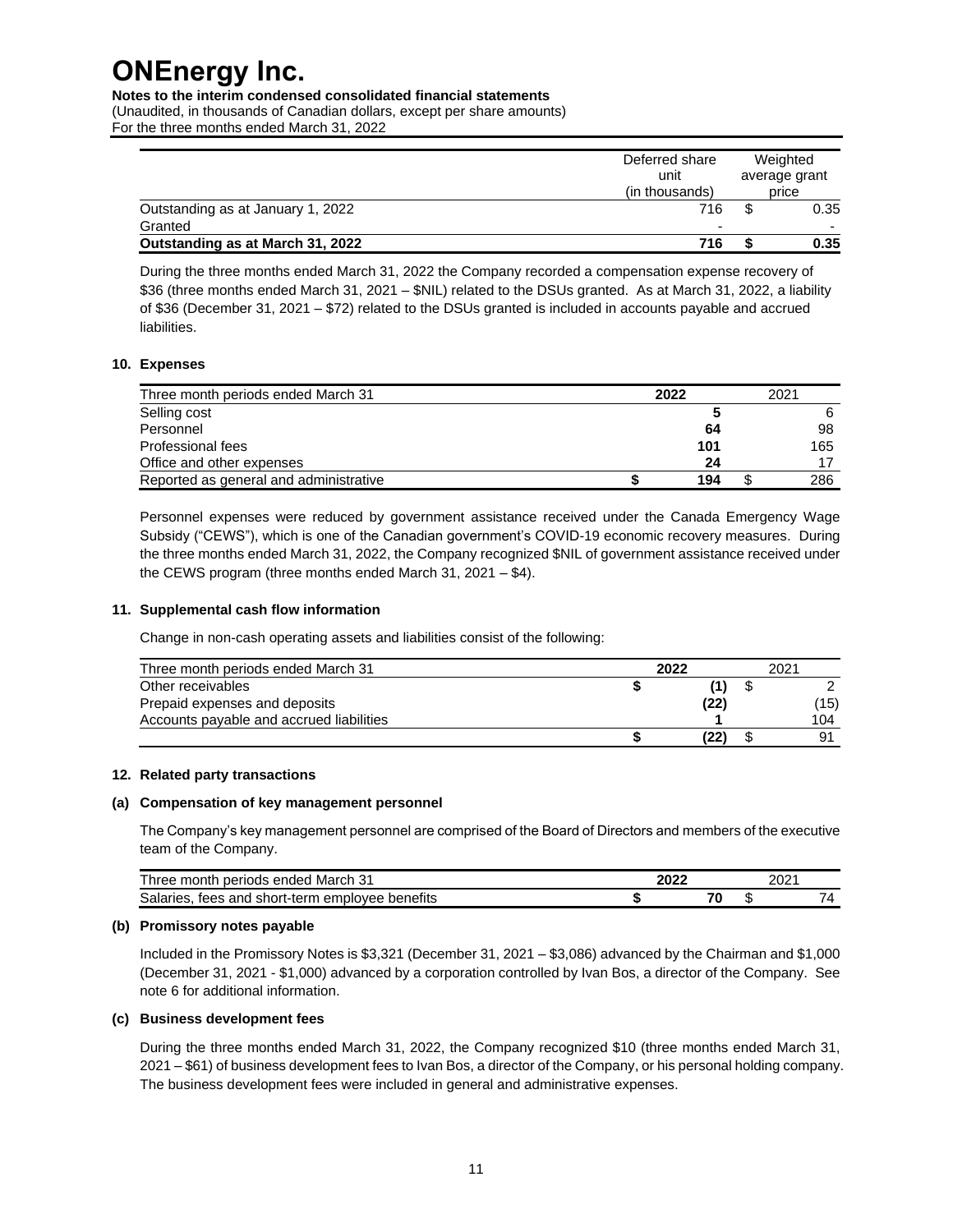**Notes to the interim condensed consolidated financial statements** 

(Unaudited, in thousands of Canadian dollars, except per share amounts) For the three months ended March 31, 2022

Included in accounts payable and accrued liabilities is \$156 (December 31, 2021 – \$149) payable to the Chairman, or his personal holding company, for reimbursement of expenses incurred on the Company's behalf; and \$283 (December 31, 2021 – \$283) payable to Ivan Bos, or his personal holding company, for business development fees and reimbursement of travel expenses.

#### **13. Commitments and contingencies**

#### **Contingencies**

(i) Statement of Claim against Gerald McGoey:

On June 1, 2017, the Company was granted a judgment against the Company's former CEO Gerald McGoey and his personal service company Jolian Investments Limited (collectively the "McGoey Defendants") in the amount of \$5,766 plus legal costs and interest.

On November 14, 2017, the McGoey Defendants made a Proposal under the Bankruptcy and Insolvency Act (the "Proposal"). In connection with the Proposal, the Company filed a Proof of Claim in respect of the amounts owing.

On December 2, 2019, the Ontario Superior Court of Justice approved a settlement agreement between the McGoey Defendants and the bankruptcy trustee (the "Trustee"). On December 17, 2019, the Trustee distributed funds from the estate and the Company received \$490 as its share of proceeds. On July 20, 2020, the Trustee distributed additional funds from the estate and the Company received \$34 as its share of proceeds. On May 17, 2021, the Trustee distributed additional funds from the estate and the Company received \$34 as its share of proceeds. The Company expects notification from the Trustee on its share of the remaining proceeds, if any, in 2022.

- (ii) In the normal course of its operations, the Company may be subject to other litigation and claims.
- (iii) The Company indemnifies its directors, officers, consultants, and employees against claims and costs reasonably incurred and resulting from the performance of their services to the Company, and maintains liability insurance for its directors and officers.

#### **14. Financial instruments and risk management**

The Board of Directors has overall responsibility for the determination of the Company's risk management objectives and policies and, whilst retaining ultimate responsibility for them, it has delegated the authority for designing and operating processes that ensure the effective implementation of the objectives and policies by the Company's management. Periodically throughout the year, the Board of Directors receives reports from the Company's management through which it reviews the effectiveness of the processes put in place and the appropriateness of the objectives and policies it sets.

The overall objective of the Board is to set policies that seek to reduce risk as far as possible without unduly affecting the Company's competitiveness and flexibility.

#### Credit risk

Credit risk is the risk of financial loss to the Company if a customer or counterparty to a financial instrument fails to meet its obligations. Financial instruments, which are potentially subject to credit risk for the Company, consist primarily of cash and other receivables.

Credit risk associated with cash is minimized by ensuring this financial asset is placed with financial institutions with high credit ratings.

Other receivables are comprised primarily of refundable taxes receivable from the Canada Revenue Agency ("CRA"). Refundable taxes are subject to review by the CRA, which may delay receipt. Management believes the risk of the CRA failing to deliver payment to the Company is minimal.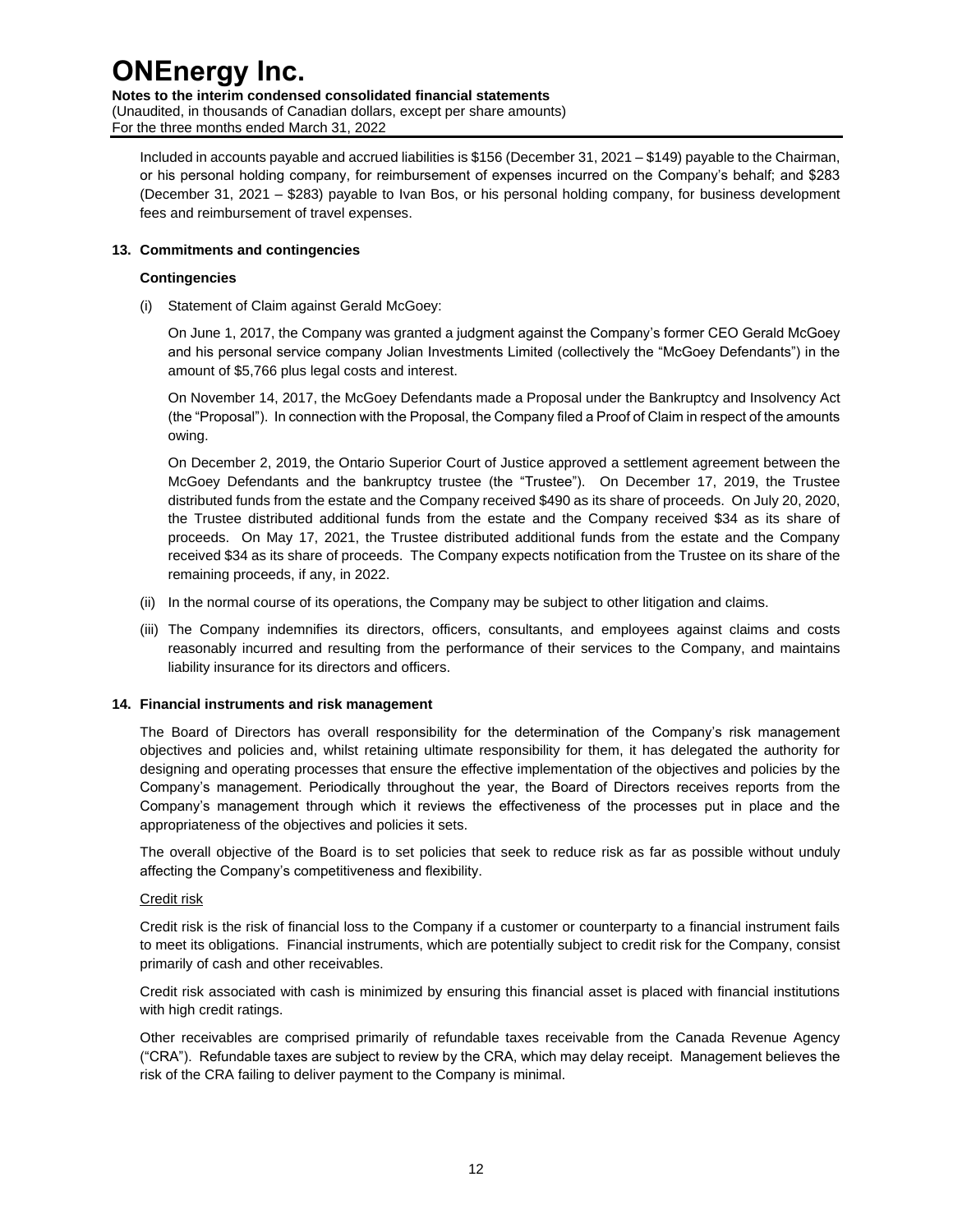**Notes to the interim condensed consolidated financial statements**  (Unaudited, in thousands of Canadian dollars, except per share amounts) For the three months ended March 31, 2022

The Company's maximum assessed exposure to credit risk, as at March 31, 2022 and December 31, 2021, is the carrying value of its other receivables.

#### Liquidity risk

Liquidity risk is the risk the Company will encounter difficulty in meeting obligations associated with financial liabilities that are settled in cash or other financial assets. The Company's approach is to ensure it will have sufficient liquidity to meet operations, tax, capital, regulatory requirements and obligations, and debt repayments under both normal and stressed circumstances. Cash flow projections are prepared and reviewed by management to ensure a sufficient continuity of funding exists.

In the normal course of business, ONEnergy is obligated to make future payments under various non-cancellable contracts and other commitments.

The Company's financial liabilities are comprised of its accounts payable and accrued liabilities, advances from Cricket Energy Holdings Inc., promissory notes payable, note payable to C Wave Power & Gas Inc. (see note 7) and CEBA term loan.

#### Fair Values

IFRS 7, *Financial Instruments: Disclosures* requires disclosure of a three-level hierarchy ("FV hierarchy") that reflects the significance of the inputs used in making fair value measurements and disclosures. Fair values of assets and liabilities included in Level 1 are determined by reference to quoted prices in active markets for identical assets and liabilities. Assets and liabilities in Level 2 include those whose valuations are determined using inputs other than quoted prices for which all significant outputs are observable, either directly or indirectly. Level 3 valuations are those based on inputs that are unobservable and significant to the overall fair value measurement.

The following tables illustrate the classification of financial assets / (liabilities) in the FV hierarchy.

| As at March 31, 2022                       | Level 1  |    | Level 2 |   | Level 3 |     | Total   |  |
|--------------------------------------------|----------|----|---------|---|---------|-----|---------|--|
| <b>Financial assets</b>                    |          |    |         |   |         |     |         |  |
| Cash                                       | \$<br>51 | \$ |         | S |         | \$. | 51      |  |
| Other receivables                          |          |    |         |   |         |     |         |  |
| <b>Financial liabilities</b>               |          |    |         |   |         |     |         |  |
| Accounts payable and accrued liabilities   |          |    | (2,203) |   |         |     | (2,203) |  |
| Advances from Cricket Energy Holdings Inc. |          |    | (208)   |   |         |     | (208)   |  |
| Promissory notes payable                   |          |    | (5,641) |   |         |     | (5,641) |  |
| Note payable to C Wave Power & Gas Inc.    |          |    | (937)   |   |         |     | (937)   |  |
| CEBA term loan                             |          |    | (48)    |   |         |     | (48)    |  |
|                                            | 51       | S  | (9,030) |   |         |     | (8,979) |  |

| As at December 31, 2021                    | Level 1 |    | Level 2 |          | Level 3 |   | Total |          |
|--------------------------------------------|---------|----|---------|----------|---------|---|-------|----------|
| <b>Financial assets</b>                    |         |    |         |          |         |   |       |          |
| Cash                                       |         | 33 | \$      |          |         |   | S     | 33       |
| Other receivables                          |         |    |         | 6        |         |   |       | 6        |
| <b>Financial liabilities</b>               |         |    |         |          |         |   |       |          |
| Accounts payable and accrued liabilities   |         |    |         | (2, 411) |         |   |       | (2, 411) |
| Advances from Cricket Energy Holdings Inc. |         |    |         | (208)    |         |   |       | (208)    |
| Promissory notes payable                   |         |    |         | (5,290)  |         |   |       | (5,290)  |
| Note payable to C Wave Power & Gas Inc.    |         |    |         | (947)    |         |   |       | (947)    |
| CEBA term loan                             |         |    |         | (47)     |         |   |       | (47)     |
|                                            |         | 33 | S       | (8,897)  |         | ۰ |       | (8, 864) |